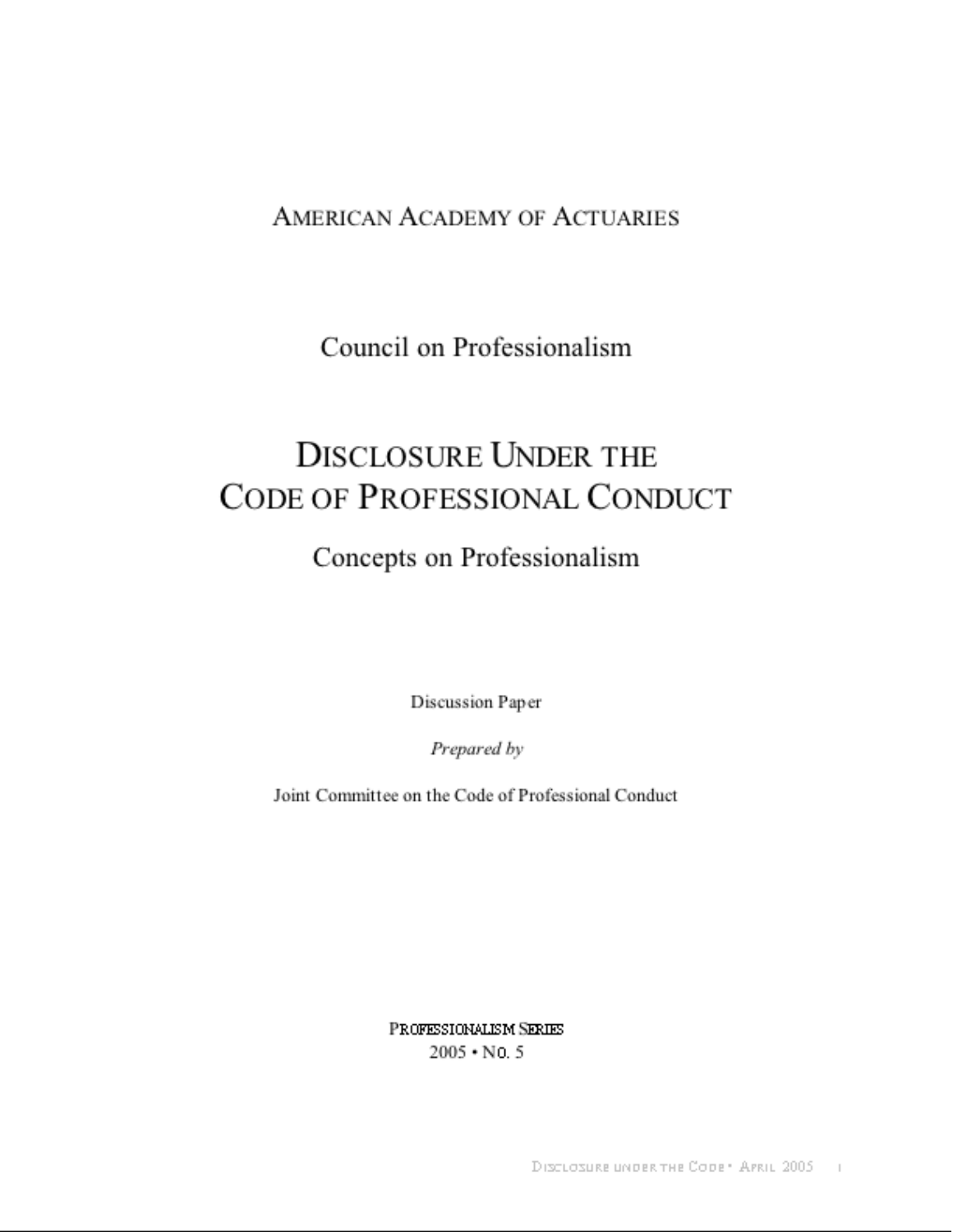## TABLE OF CONTENTS

| Preface                                      | $\ddot{\mathbf{i}}$ |
|----------------------------------------------|---------------------|
| Background                                   | iii                 |
| Professional Integrity (Precept 1)           | $\mathbf{1}$        |
| Qualification Standards (Precept 2)          | 2                   |
| Standards of Practice (Precept 3)            | 3                   |
| Communications and Disclosure (Precepts 4-6) | 4                   |
| Conflict of Interest (Precept 7)             | 6                   |
| Control of Work Product (Precept 8)          | 7                   |
| Confidentiality (Precept 9)                  | 8                   |
| Violations of the Code (Precepts 13-14)      | 9                   |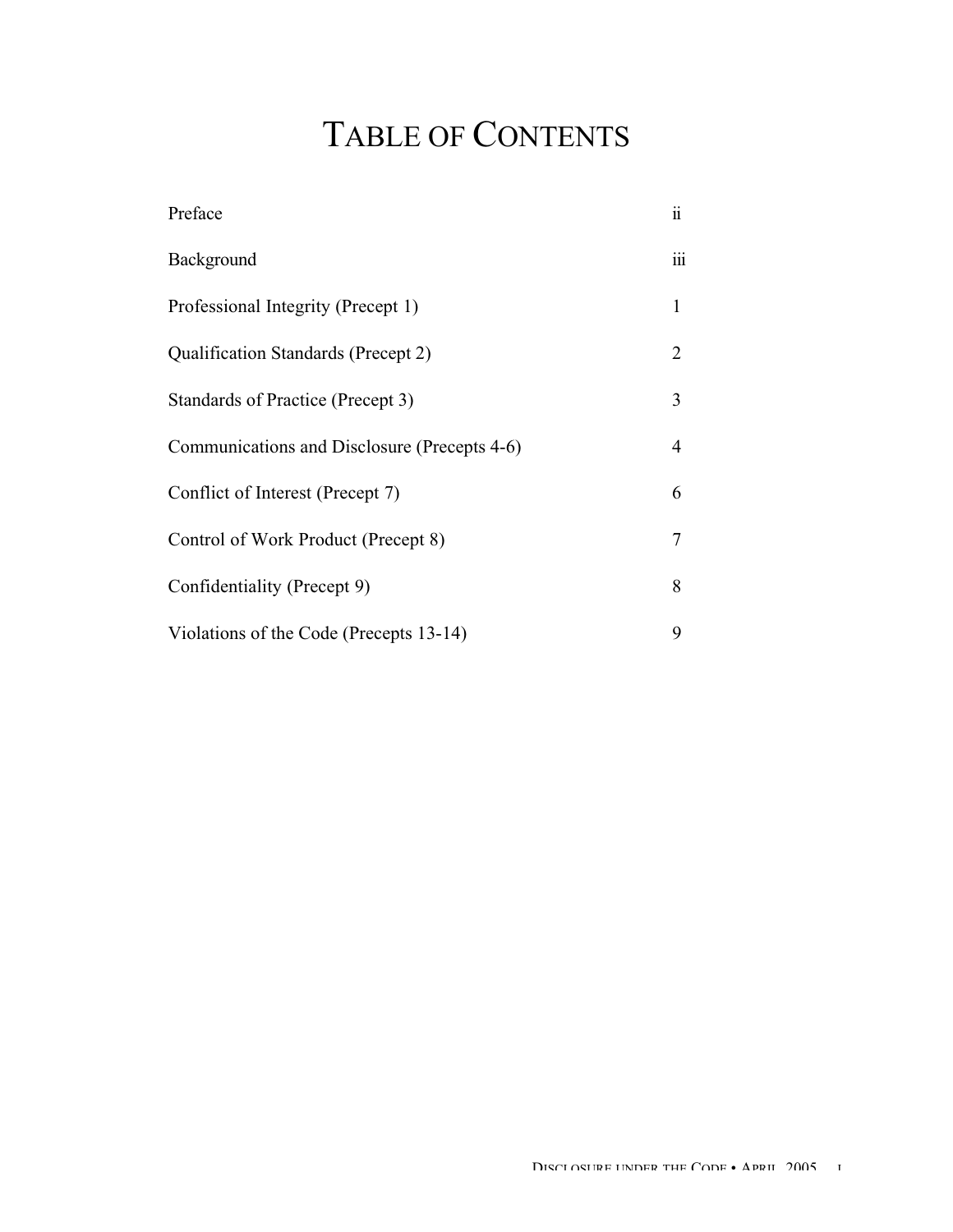#### PREFACE

This discussion paper, developed by the Joint Committee on the Code of Professional Conduct, addresses questions involving the application of and considerations that can be taken into account in disclosures involving the Code of Professional Conduct (the Code) in certain actuarial practice situations. It also intends to inform other interested parties on the actuarial profession's approach to disclosure and professionalism. This paper is not promulgated by the Actuarial Standards Board. It is not binding upon any actuary, nor is it intended to limit interpretation or obligation to practice within the concepts presented.

In fulfilling their various professional responsibilities with respect to disclosure, actuaries should be guided by the Code itself. To the extent any conflict exists or could be implied between this paper and the Code, the Code prevails.

Members of the U.S. actuarial organizations are encouraged to share comments on this paper with the Joint Committee on the Code of Professional Conduct by submitting them to **paper@actuary.org**.

#### APRIL 2004

*The Joint Committee on the Code of Professional Conduct presents these ideas with the expectation that they will be both useful and thought-provoking and will enhance actuaries' consideration of their responsibilities with respect to disclosure. Ultimately, it is the Code of Professional Conduct that governs the responsibilities of actuaries in this area. However, the ideas and suggestions offered in this paper may assist actuaries in applying the Code of Professional Conduct to individual situations. The committee believes that expanded discussion of the concepts and suggestions offered in this paper will benefit the profession.*

JOINT COMMITTEE ON THE CODE OF PROFESSIONAL CONDUCT

Kenneth A. Kent, Chairperson Paul Braithwaite Sam Gutterman Morris W. Chambers Luis Huerta Ruth F. Frew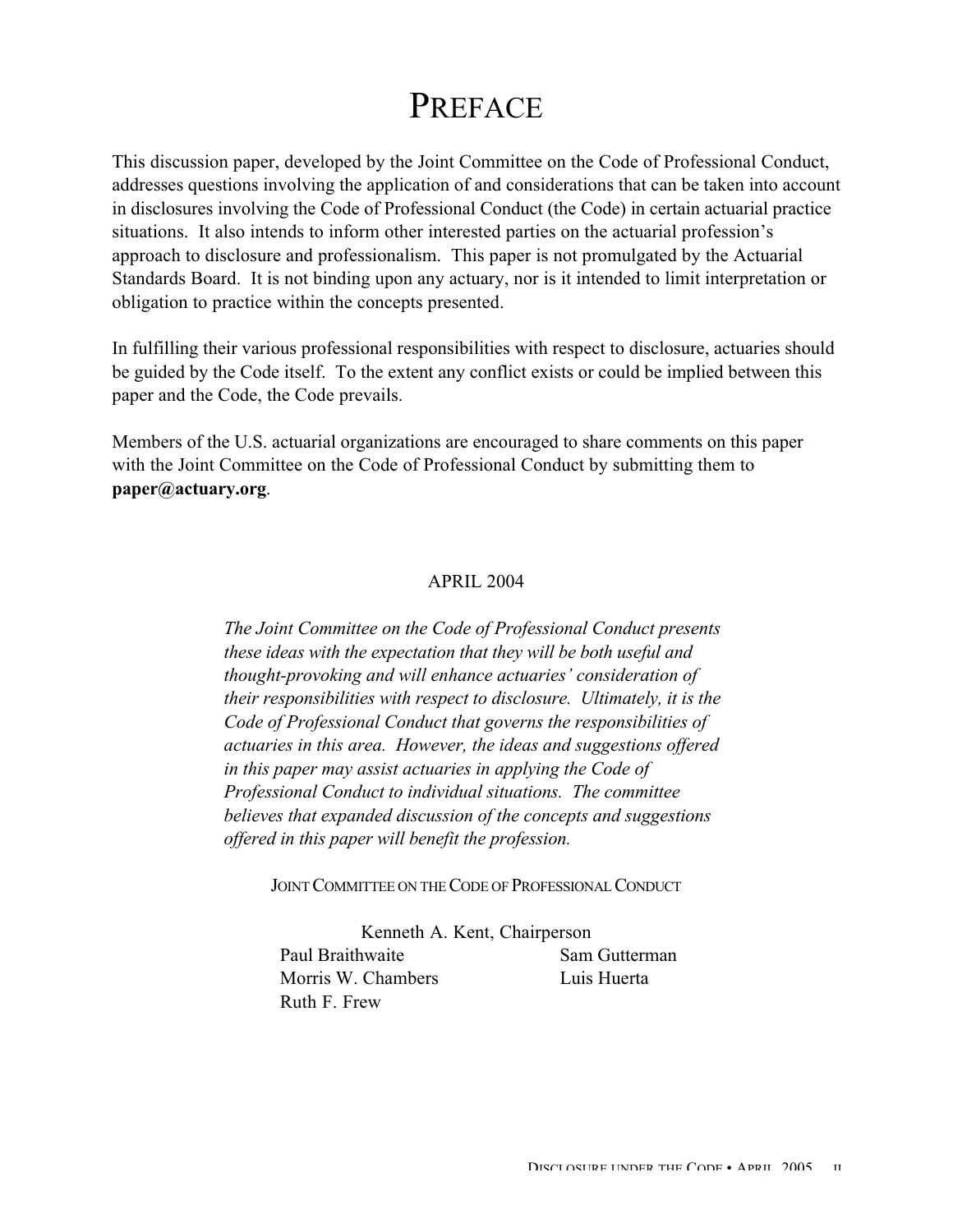#### **BACKGROUND**

The stated purpose of the Code of Professional Conduct is to require actuaries to "adhere to the high standards of conduct, practice and qualifications of the actuarial profession ...".<sup>1</sup> The Code addresses many aspects of actuaries' professional activities, including disclosure of various types of information to various audiences.

This paper is organized consistent with the structure of the Code, and focuses specifically on the Precepts of the Code that explicitly address disclosure. The committee is not advocating any mandatory practices beyond those required by the Code, Actuarial Standards of Practice (ASOPs) and the Qualification Standards for Prescribed Statements of Actuarial Opinion (Qualification Standards). It was prepared to promote discussion and broader understanding of the practical application of the Code in situations involving actuarial practice. It is not an interpretation of the Code, nor should it be read as an authoritative statement of the intent underlying the Code. Nevertheless, the committee believes that actuaries working in all types and areas of professional practice can benefit from reading and considering the concepts and suggestions contained in this paper.

By sharing the thoughts of the members of the committee, all of whom are experienced actuaries, the committee encourages each actuary to give appropriate consideration to the concepts and suggestions contained in this paper. Ultimately, however, each actuary must decide how to fulfill his or her professional responsibilities.

 $\overline{a}$ 

 $<sup>1</sup>$  The Academy's Code is identical to the Codes of Professional Conduct of the American Society of Pension</sup> Professionals and Actuaries, the Casualty Actuarial Society, the Conference of Consulting Actuaries, and the Society of Actuaries, and is substantially similar in most respects to the Rules of Professional Conduct of the Canadian Institute of Actuaries.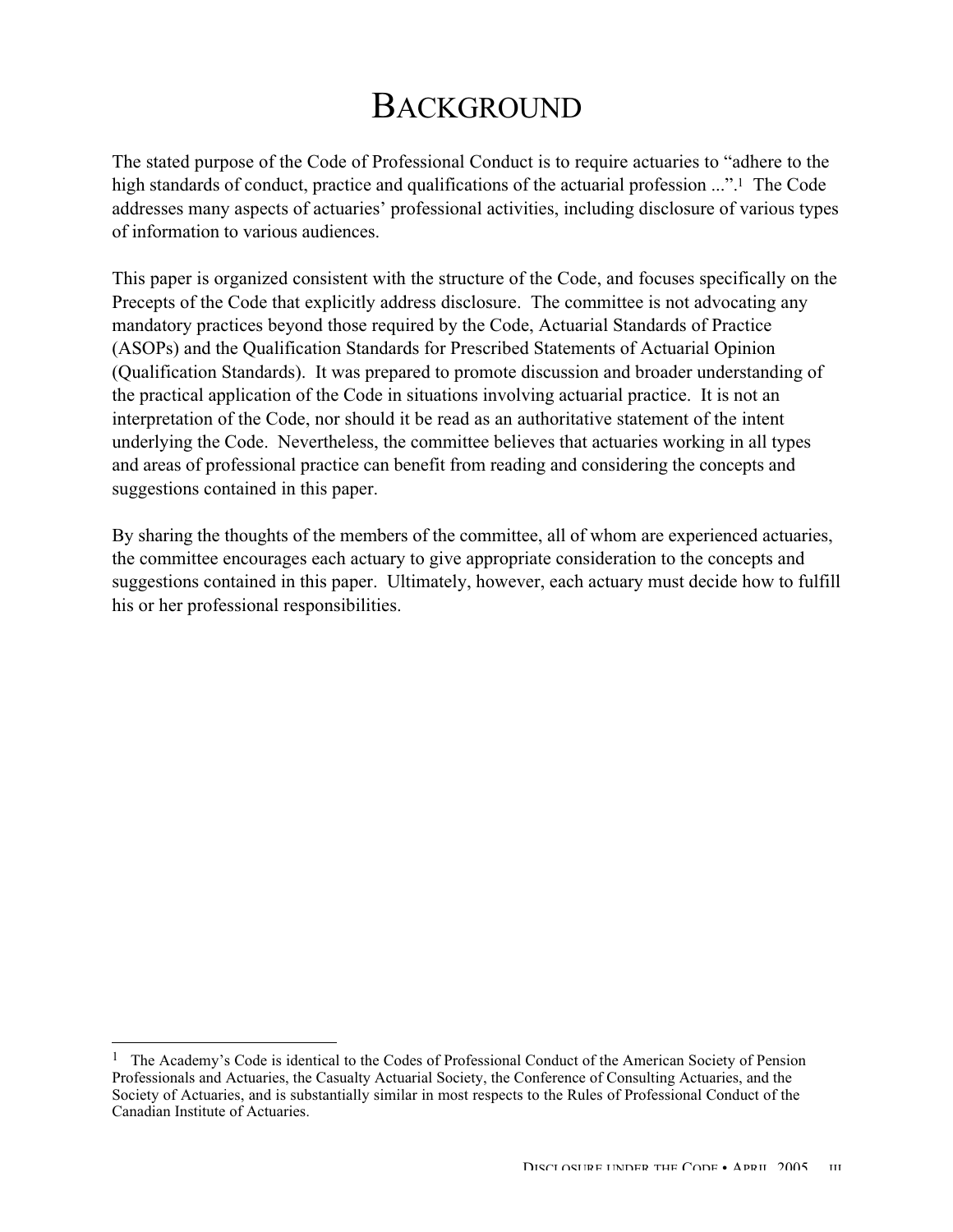## PROFESSIONAL INTEGRITY (PRECEPT 1)

Precept 1 of the Code requires actuaries to "act honestly, with integrity and competence, and in a manner to fulfill the profession's responsibility to the public and to uphold the reputation of the actuarial profession." Actuaries may disagree on the exact nature and scope of disclosure required in a particular setting to satisfy Precept 1 in specific situations.

One issue that sometimes arises under Precept 1 is whether and to what extent the precept imposes upon individual actuaries a duty to the general public. In its discussion paper titled, "The Actuary's Relationships with Users of a Work Product," the American Academy of Actuaries' Committee on Professional Responsibility addressed this issue. That discussion paper states that Precept 1

... does not mean that an individual actuary is personally responsible to each member of the general public regardless of whether the actuary has a professional relationship to or has sought to influence that person. Rather, it means that actuaries who comply with the Code and meet their appropriate professional responsibilities to principals and other users of the actuary's work product indirectly benefit the general public as well.

The Committee on Professional Responsibility's discussion paper is not and does not purport to be authoritative. However, it offers a useful perspective on how individual actuaries comply with Precept 1 that may help clarify the actuary's disclosure responsibilities to the extent that those responsibilities implicate the interests of the general public. Other precepts of the Code, discussed below, are more specific than Precept 1 in addressing disclosure in particular situations. Consequently, compliance with those disclosure provisions could be thought to be sufficient to meet actuaries' disclosure responsibilities under Precept 1 whether with respect to their principals (*i.e.*, clients or employers), other intended users of the actuary's work (e.g., regulators), or to the public as a whole. Disclosure alone, however, may not be sufficient to comply with the actuary's responsibility under the Code to avoid intentionally producing results that mislead the public.

Annotation 1-2 of Precept 1 offers additional guidance in this area, requiring that an actuary should not provide professional services to a principal if the actuary has reason to believe that the services will be used to violate or evade the law or in a manner that would be detrimental to the reputation of the actuarial profession. Normally, such "reason to believe" exists where the actuary has actual knowledge that the results of these services will be misused. Disclosure consistent with the specific requirements of the Code discussed below may help the actuary avoid such misuse of the actuary's work, as it may put readers on notice of who the intended user(s) of the work are, limitations on permissible use, or other relevant information. If, however, the actuary has a clear understanding of how the result may be misused, the Code may require the actuary to take steps in addition to disclosure to prevent such misuse.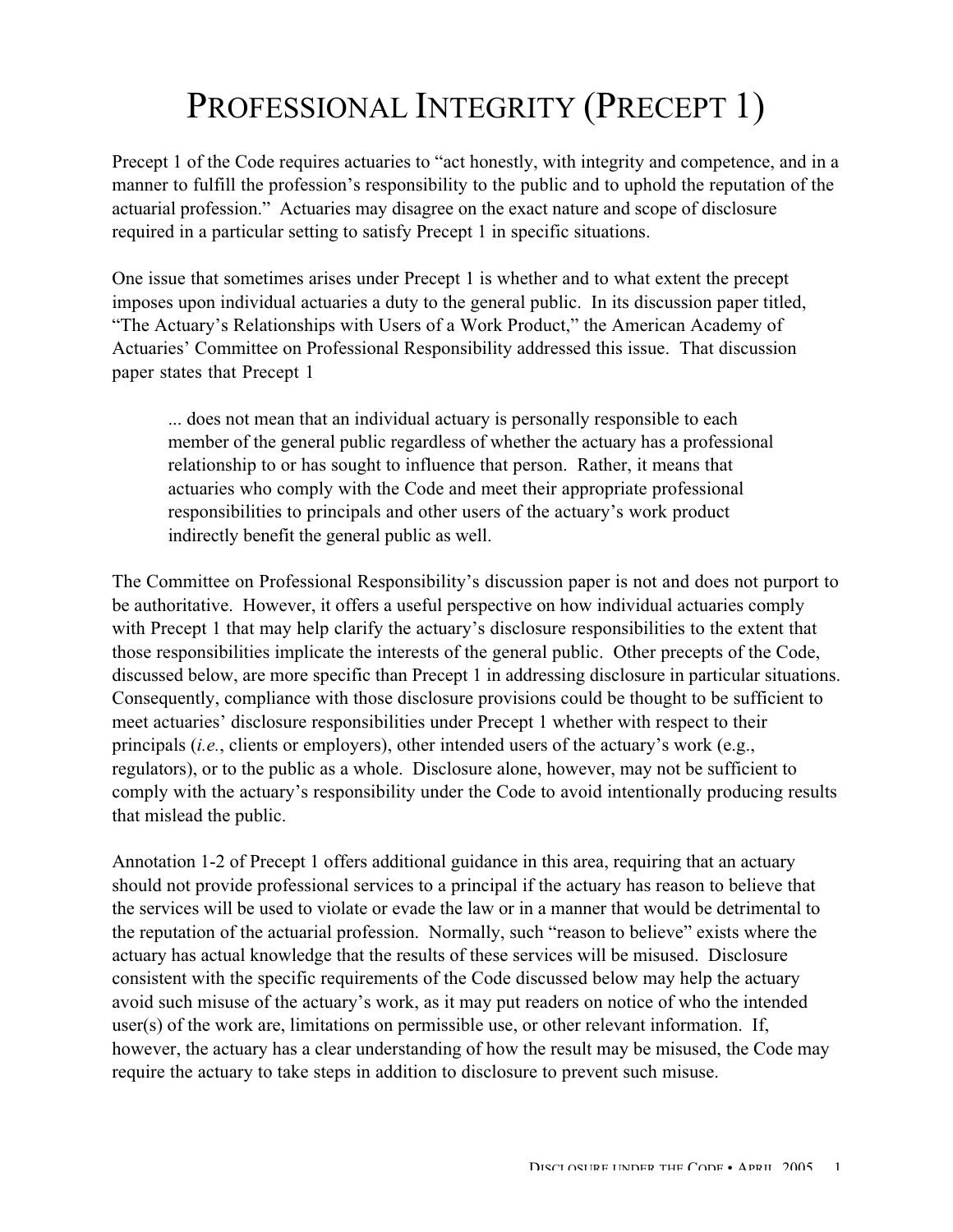# QUALIFICATION STANDARDS (PRECEPT 2)

Precept 2 of the Code requires actuaries to perform professional services only when they are qualified to do so based on basic and continuing education and experience, and only when they satisfy applicable qualification standards. In the United States, the applicable qualification standards are those promulgated by the Academy through its Committee on Qualifications.

The Academy's *Qualification Standards for Prescribed Statements of Actuarial Opinion* ("Qualification Standards") call for a Prescribed Statement of Actuarial Opinion ("PSAO") issued by an actuary to include "an appropriate acknowledgment of qualification." The Qualification Standards include a sample of such an acknowledgment:

I, [name], am [position] for [company]. I am a member of the American Academy of Actuaries (or other organization) and meet the Qualification Standards of the American Academy of Actuaries to render the actuarial opinion contained herein.

In making this certification, the actuary may wish to highlight that the certification does not suggest that membership alone is sufficient to qualify the actuary to render the opinion. Instead, the statement merely confirms that the actuary is a member of the Academy and states the actuary's belief that he or she has met the appropriate Qualification Standard.

The Qualification Standards also provide that "[a] qualification acknowledgment is not required on pre-formatted forms, e.g., Schedule B (Form 5500)." Nonetheless, some actuaries choose to include an acknowledgment of qualification in a letter or other communication that accompanies such a pre-formatted form if, in the actuary's professional judgment, such an acknowledgment would be beneficial.

As of the date this paper was being prepared, proposed revisions to the Academy's Qualification Standards were being exposed to the membership for comment. Consequently, it may be that the Qualification Standards, if amended, will call for a different disclosure than that referenced in the current Qualification Standards.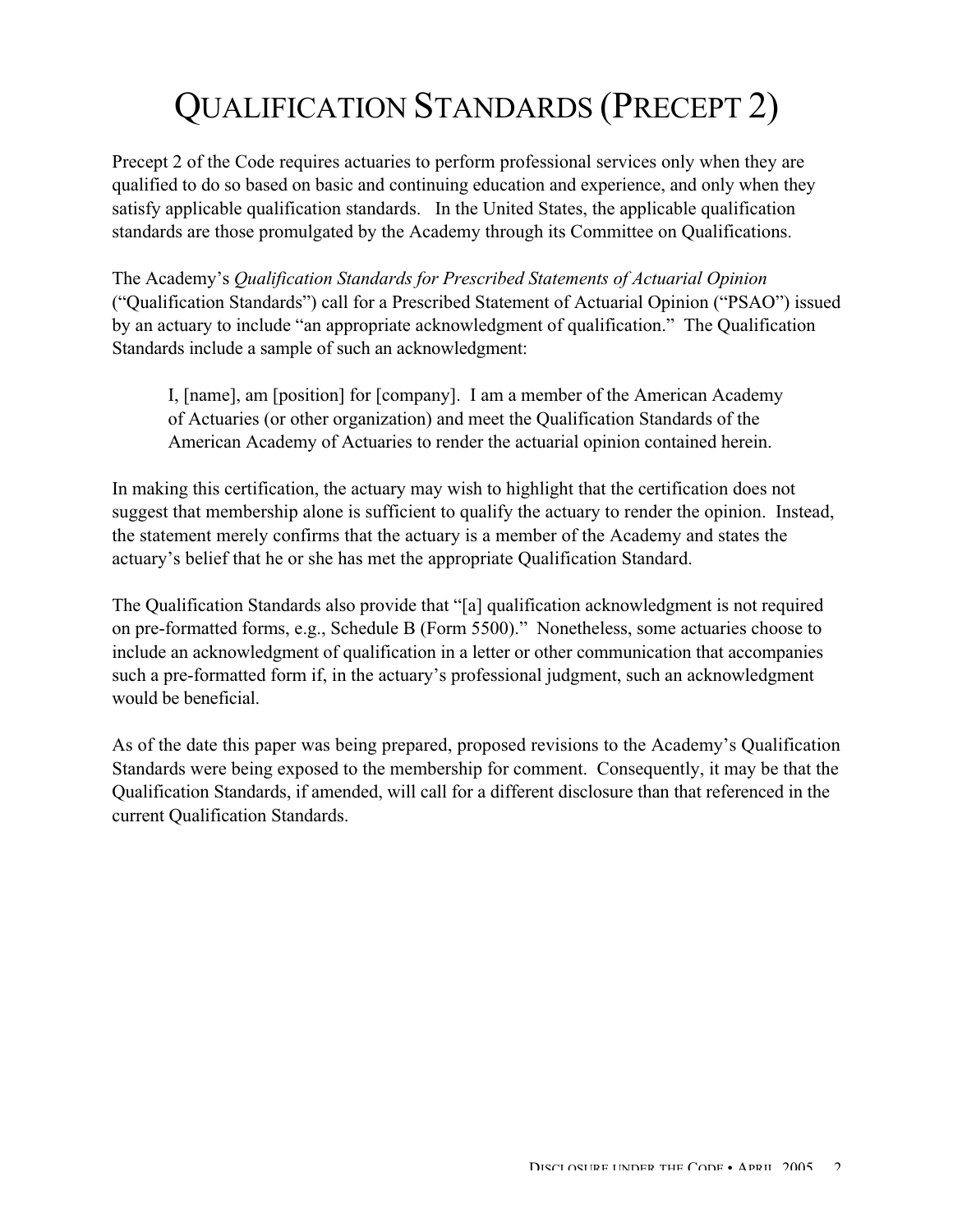## STANDARDS OF PRACTICE (PRECEPT 3)

The Code requires actuaries to ensure that professional services performed by or under the direction of the actuary satisfy applicable standards of practice. The ASOPs promulgated by the Actuarial Standards Board are the applicable standards for practice in the United States.

There are more than forty ASOPs, each of which contains its own disclosure requirements. Compliance with Precept 3 normally includes making the disclosures called for by the ASOPs that apply to a particular professional assignment performed by the actuary. When commencing an assignment, the actuary would normally be prudent to determine which ASOPs may apply. The Applicability Guidelines published by the Academy's Council on Professionalism can assist the actuary in making this determination.

All of the ASOPs contain a "deviation clause" that addresses situations where the actuary, as a matter of professional judgment, determines that it is appropriate to deviate from the specific guidance offered in the ASOPs. Where the actuary deviates from the provisions of an ASOP, the actuary is called upon to disclose the deviation and its effects in an appropriate actuarial communication. Appropriate compliance with the deviation clause satisfies the requirements of the ASOP with respect to the disclosure of the deviation.2

An example of an ASOP that addresses disclosure in particular detail is *Actuarial Communications* ("ASOP No. 41"). ASOP No. 41 applies whenever the actuary communicates professional findings, opinions or recommendations to a principal, whether the communication is oral or in writing. The ASOP applies to the full course of communications between an actuary and a principal, so that, for example, an individual e-mail communication need not meet all of the requirements of the standard so long as they are met overall. ASOP No. 41 is also a general standard and, on its face, does not apply to the extent that it conflicts with more specific guidance on communication, documentation and disclosure included in other standards. However, given the broad applicability of ASOP No. 41, the actuary would generally be prudent to meet its requirements whenever providing professional services to a principal.

 $\overline{a}$ 

<sup>&</sup>lt;sup>2</sup> The Introduction to the Actuarial Practice provides additional information on the deviation clauses in the Actuarial Standards of Practice.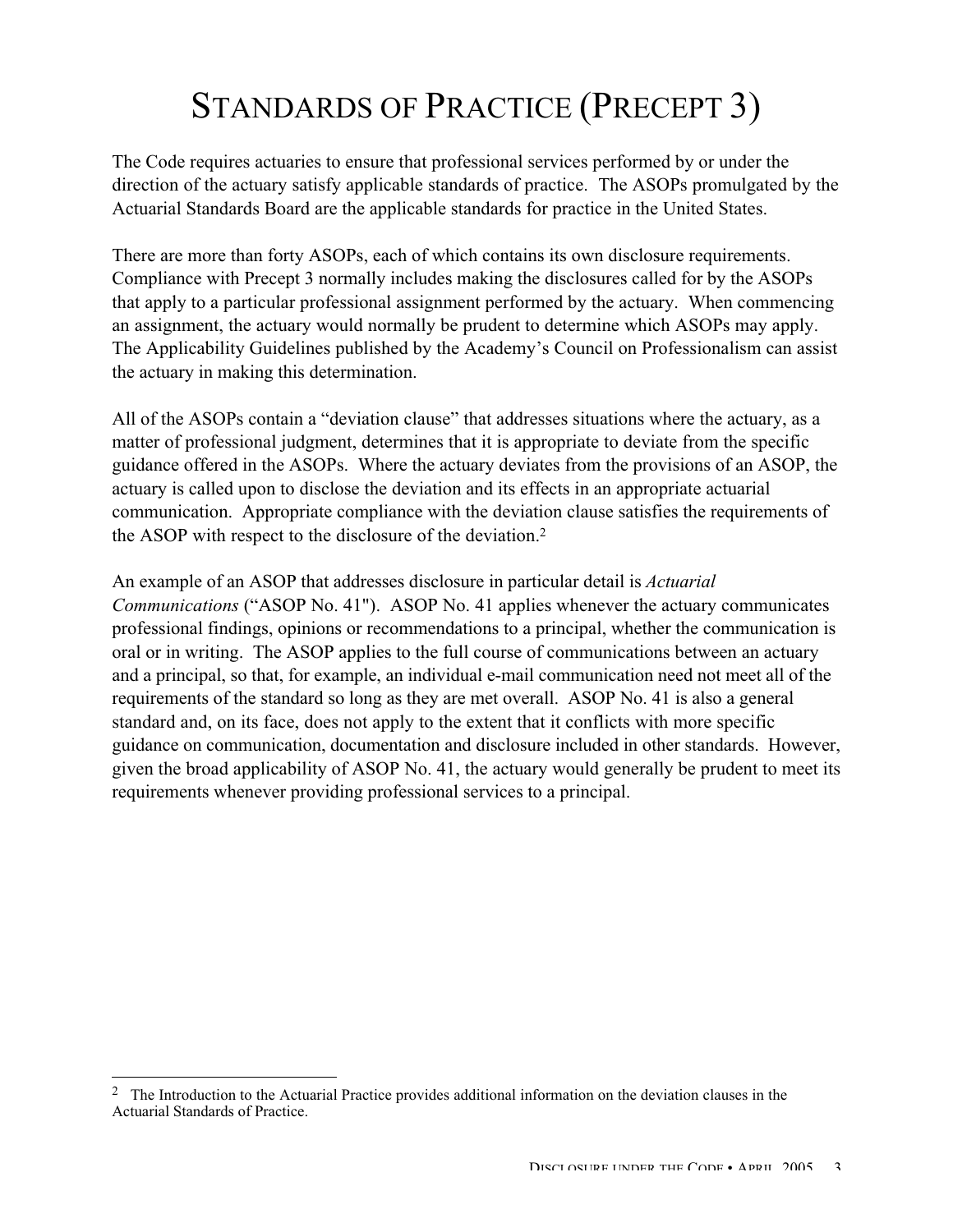#### COMMUNICATIONS AND DISCLOSURE (PRECEPTS 4-6)

Precepts 4-6 of the Code address several aspects of communication and disclosure between the actuary and the principal with regard to a work product. Precept 4 requires an actuary who issues an actuarial communication to take appropriate steps to ensure that the communication is clear and appropriate to the circumstances and its intended audience and satisfies applicable ASOPs. This does not imply that the actuary must ensure that the intended audience or any other user actually *understands* the actuary's communication, as the actuary is not held responsible under the Code for the level of care that the intended audience takes in receiving and considering the actuary's communication. Rather, Precept 4 simply calls upon the actuary to consider what reasonable steps might be taken to provide the intended audience (not third parties who might receive the communication without the actuary's knowledge or consent) with a clear and appropriate communication, and to take those steps as needed. Therefore, an actuary who makes a good faith effort to satisfy Precept 4 and whose communication contains information that the actuary, as a matter of professional judgment, considers sufficient, would generally be considered to have satisfied Precept 4.

Disclosure can be particularly helpful in satisfying the requirements of Precept 4, because it offers the actuary the opportunity to convey to the intended audience information concerning the scope and intended use of the communication, any limitations on scope and use, any limitations that the actuary places on the substance of the communication (for example, qualification of an opinion concerning the adequacy of a specified reserve) or other information that the actuary believes will make the communication clear and appropriate to the circumstances.

The annotations to Precept 4 address two specific requirements. Annotation 4-1 calls for the actuary to ensure that an actuarial communication "clearly identifies the actuary as being responsible for it." Many actuaries believe that signing the communication, or a covering letter or other document to accompany a communication in a pre-laid out format (for example, a Schedule B (Form 5500)), would be sufficient to satisfy this annotation. It should be noted that Annotation 4-2 calls for the actuary to "indicate the extent to which the actuary or other sources are available to provide supplementary information and explanation." Depending upon the circumstances, sources other than the actuary (for example, a principal's management or auditor) may be a better source of supplementary information or explanation. If that were the case, the actuary would normally direct the intended audience to that better source. Many actuaries satisfy this annotation by including in their communications a general invitation to the intended audience to contact them for additional information or assistance.

Precept 5 of the Code requires an actuary to identify the principal(s) for whom the actuarial communication is issued and describe the capacity in which the actuary serves, as appropriate. Many actuaries believe that in communicating to the principal, the capacity in which they serve is unnecessary. However, when the actuary has actual knowledge that the communication is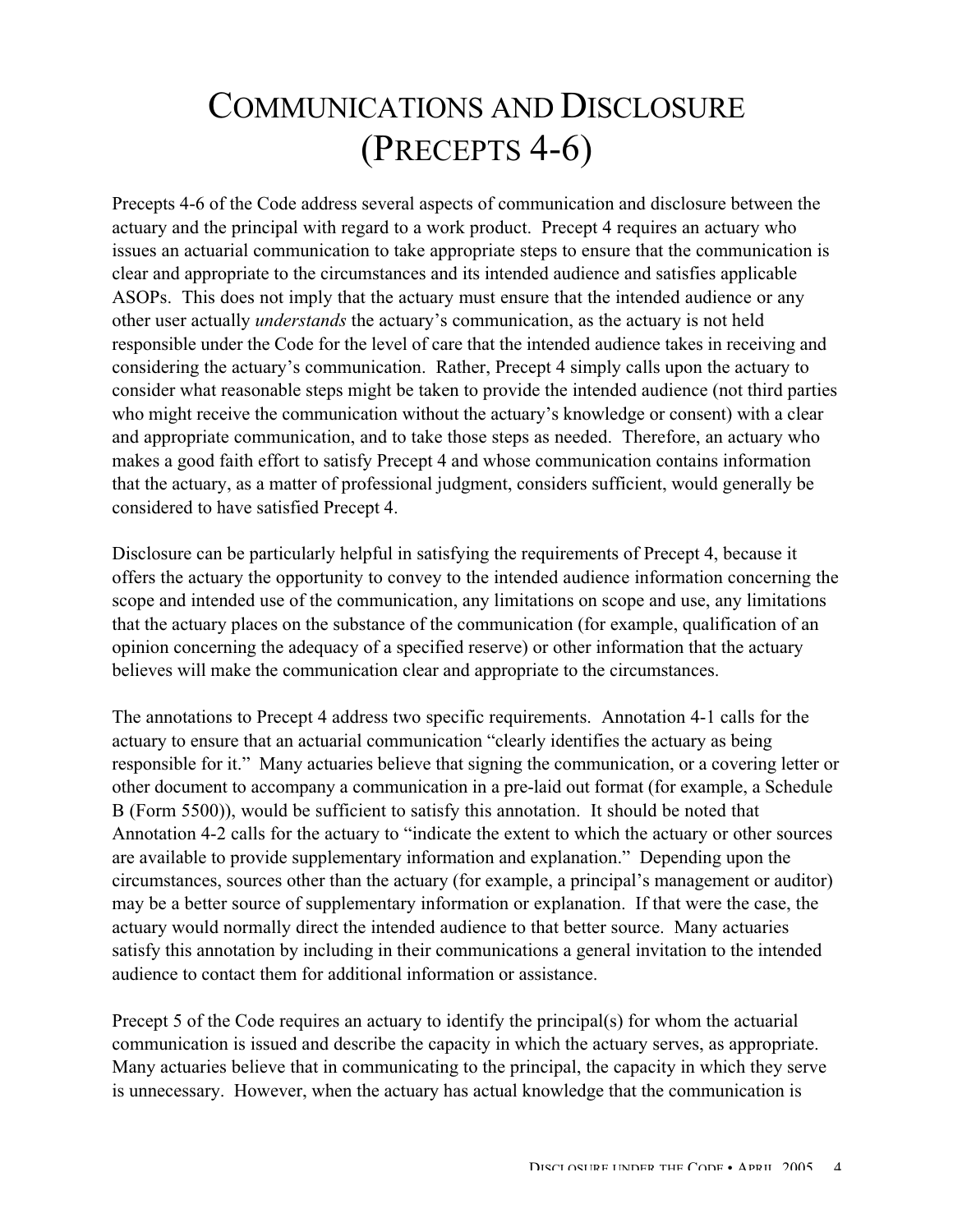intended for or will be used by an intended audience other than the principal (for example, a regulator), the actuary normally satisfies Precept 5 by disclosing the identity of the actuary's principal and stating that the actuary is working as an employee of the principal or as a consultant, as applicable.

Precept 6 requires the actuary to make "appropriate and timely disclosure" to a present or prospective principal of "the sources of all direct and indirect material compensation" that the actuary or the actuary's firm has received, or may receive, from another party in relation to an assignment for which the actuary has provided, or will provide, professional services for that principal. For example, if a consulting pension actuary's employer offers valuation and investment services where the investment service fees may be offset by asset management fees, the actuary would normally need to make full disclosure of the relationship and the financial impact to the actuary's employer of the combined business arrangement.

Annotation 6-1 offers additional guidance, stating that an actuary who is not "financially and organizationally independent concerning any matter" related to the performance of professional services should disclose to the principal any pertinent relationship that is not apparent. Thus, for example, if the actuary has previously provided professional services to an insurance company, and is asked by a prospective buyer of that company to value the insurer's reserves and liabilities, the actuary would normally disclose the prior relationship with the company to the prospective buyer. Precept 7 (see below) offers additional guidance on this subject.

It can be more challenging for actuaries who work in consulting firms that operate in multiple locations to satisfy Precept 6, because the firm may offer, and receive compensation, for services from another office of which the actuary is unaware. Different firms take different approaches to tracking fees, compensation and conflict of interest under Precept 7 (see below), but it may be helpful to note that Precept 6 does not call for the actuary to investigate all possible sources of material compensation that another branch of the actuary's firm might receive. Rather, the precept limits disclosure to "those sources [of compensation] known to, or reasonably ascertainable by, the actuary." Thus, many actuaries believe that, if their firms maintain a process for checking conflicts of interest and sources of compensation and the actuary makes use of that process, Precept 6 is satisfied.

At the same time, many actuaries agree that Precept 6 calls for the actuary to identify sources of compensation that are reasonably ascertainable and to disclose those sources to the actuary's principal. The extent of effort that the actuary exercises in obtaining such information usually is left to the judgment of the actuary.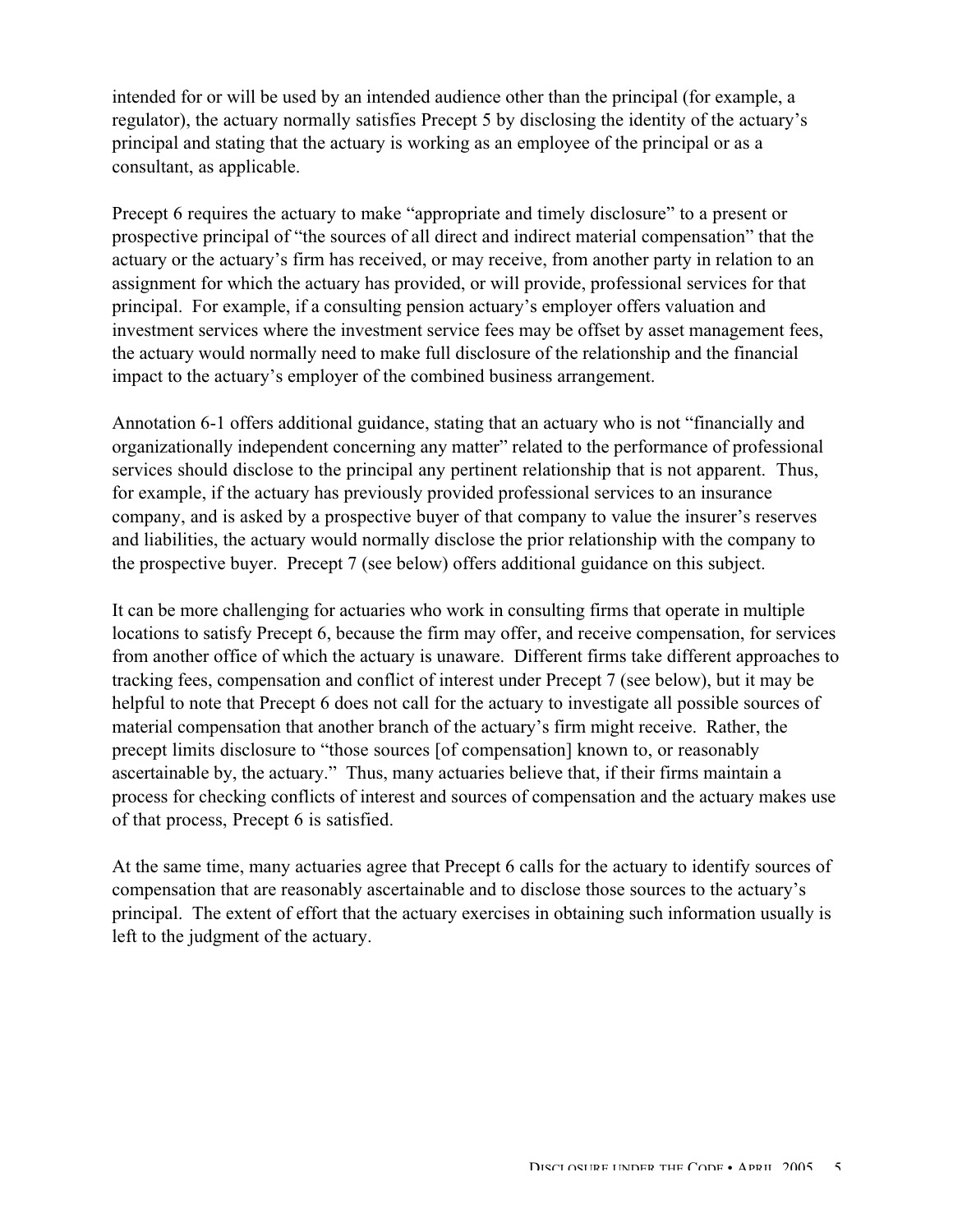## CONFLICT OF INTEREST (PRECEPT 7)

Where an actuary becomes aware of an actual or potential conflict of interest between two (or more) present or known prospective principals, Precept 7 calls for the actuary to, among other things, disclose the actual or potential conflict to the principals. Depending upon the circumstances, it can be difficult for an actuary to know when a potential conflict of interest may arise between principals, especially if the actuary provides professional services to both principals over a period of months or years and their interests change over time. For example, a valuation actuary might issue Annual Statement opinions on behalf of two insurers for several years, building a good working relationship with both. If one of the two insurers decides to buy a block of business from the other, both insurers might look to the actuary to value the block based on positive past experiences. Nothing in Precept 7 would prevent the actuary from undertaking the valuation; nevertheless, to satisfy the precept the actuary would advise both insurers of the potential for conflict between their respective interests. It would then be up to both insurers to decide whether to permit the actuary to proceed with the valuation.

One question that can arise under Precept 7 is *when* the actuary would normally communicate the disclosure to the present or prospective principals of an actual or potential conflict of interest. Every situation is different, and the timing of the disclosure can vary depending on the circumstances. It would not normally be reasonable to expect the actuary to disclose potential conflicts of which the actuary has no reason to be aware. For this reason, many actuaries believe that Precept 7 is satisfied if the actuary discloses the actual or potential conflict of interest to the principals within a reasonable time after the actuary has become aware of the conflict and, in any event, with sufficient notice to give the principals reasonable opportunity to agree or disagree with the actuary providing the professional service.

In some instances, however, it may not be apparent to the actuary that a conflict exists at the time the actuary commences the professional services. In such an instance, upon becoming aware of the conflict, many actuaries would stop work on the professional assignment at issue and would not continue work until the conflict had been disclosed to the principals and the principals had given the actuary permission to continue working.

If the actuary is to satisfy the requirements of Precept 7, it is normally important for the actuary's principals to advise the actuary of their interests relevant to the actuary's work on their behalf. While the interests of an actuary's principals may be readily apparent in some instances, it would not normally be reasonable to expect the actuary to take into account interests of which the principal had never made the actuary aware.

Precept 7 also requires the actuary to consider and advise affected principals of a potential conflict of interest. Although the actuary is not expected to be omniscient, actuaries normally can anticipate the circumstances under which a conflict is likely to arise. Precept 7 calls for the actuary to identify those circumstances and to disclose the potential for conflict of interest as a safeguard for the actuary and affected principals.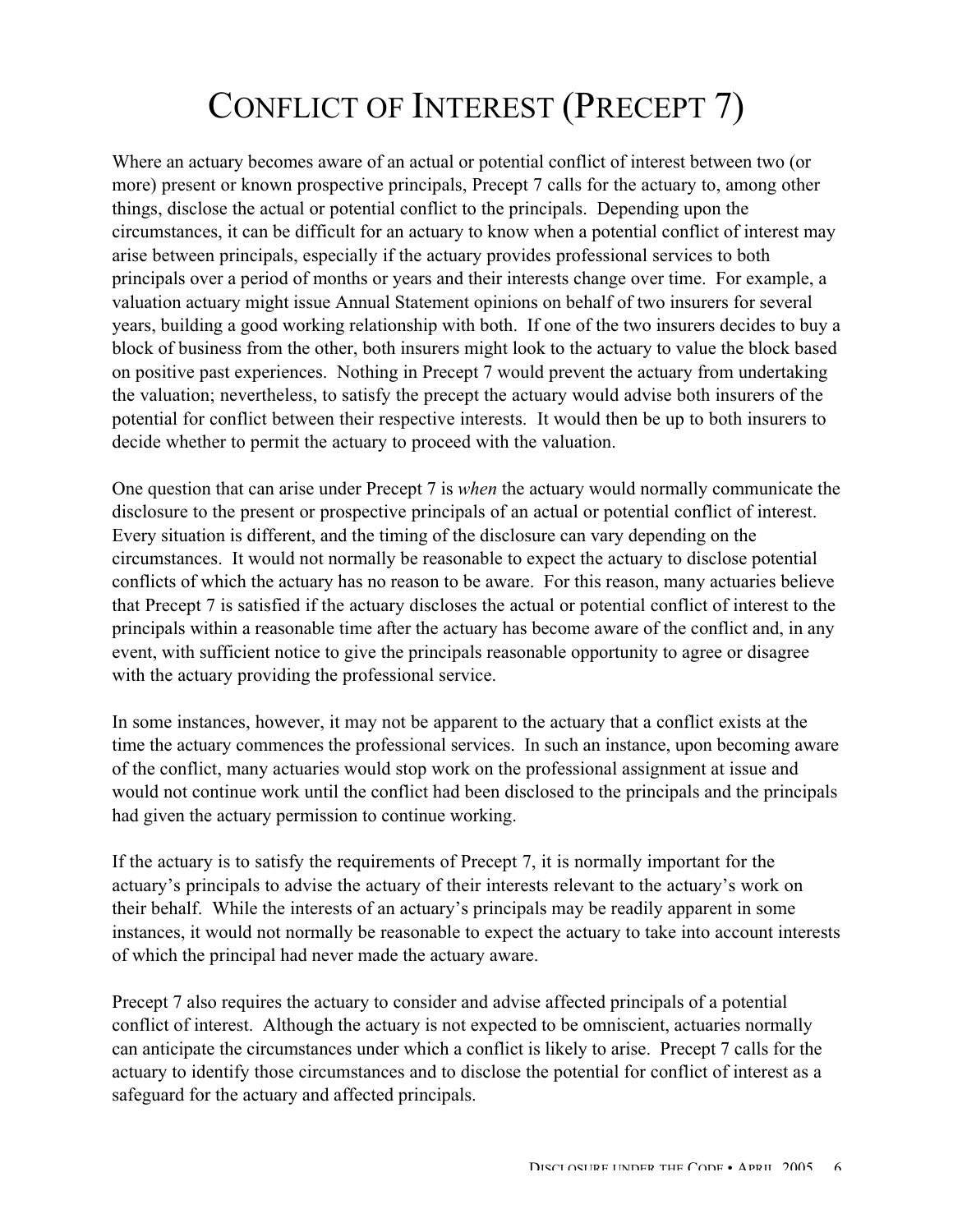## CONTROL OF WORK PRODUCT (PRECEPT 8)

Precept 8 requires the actuary to take reasonable steps to ensure that professional services provided by the actuary are not used to mislead other parties. This precept does not impose an absolute obligation on the actuary's part to prevent misuse of the actuary's work, because the actuary may not, in fact, have sufficient control over the principal or other individual to prevent the work from being misused. Consequently, many actuaries believe it is sufficient for the actuary to take steps that are reasonable under the circumstances, if the actuary has actual knowledge that the work product may be misused.

Disclosure can help the actuary satisfy Precept 8. Including disclosures clearly made that are embedded in the work product concerning its intended use and audience, limitations on distribution and use, or other disclosures may make it more difficult for principals or third parties to use the actuary's work in a manner inconsistent with how the actuary intended it to be used. For example, the actuary can state in both the engagement letter, if any, and in the work product itself that "the work product is intended to be used in its entirety and no portion may be extracted on republished without the opportunity of the actuary to review such publication to insure the work product is used as intended."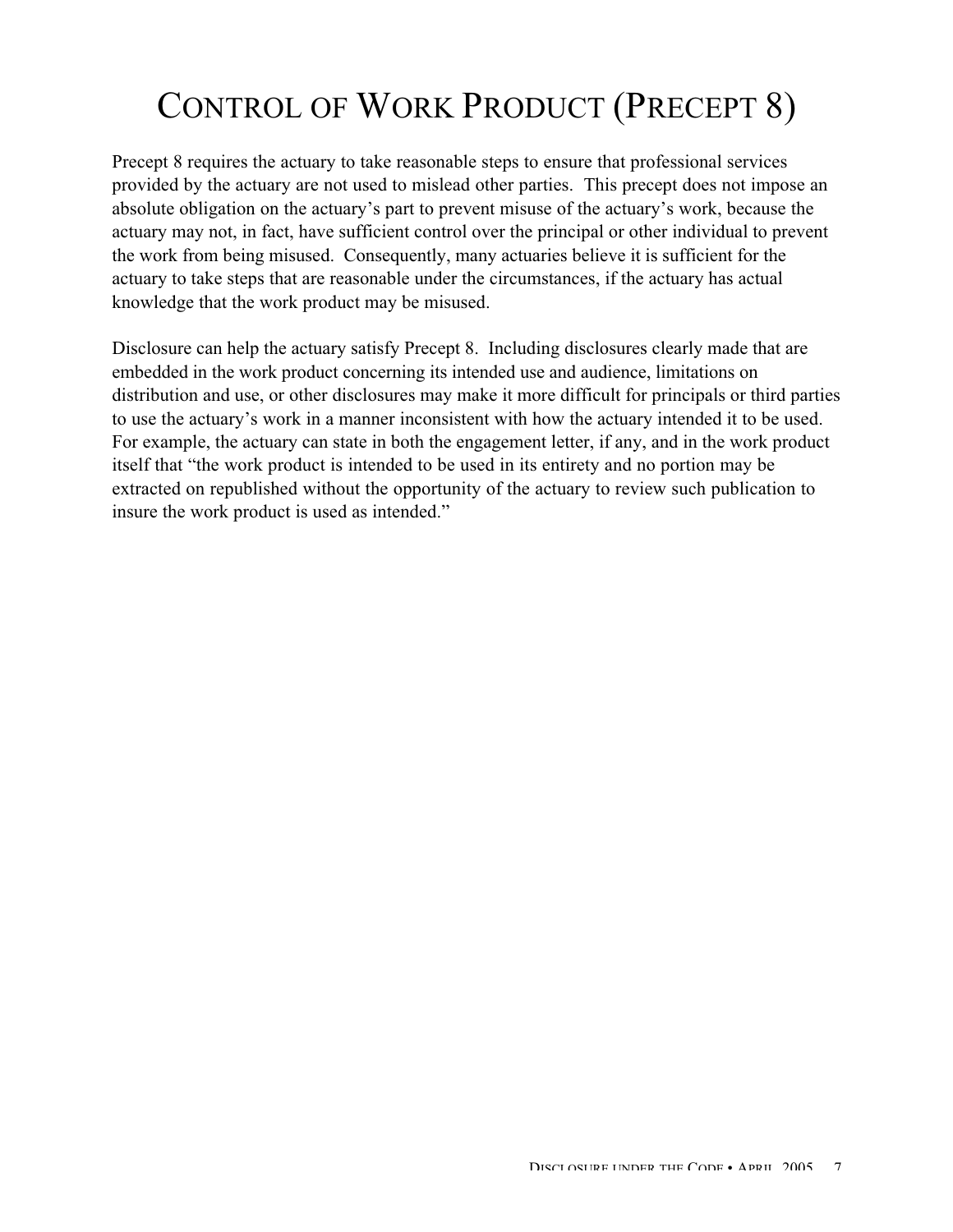### CONFIDENTIALITY (PRECEPT 9)

Precept 9 takes a different approach to disclosure than other precepts of the Code, addressing information that an actuary should *not* disclosure. Specifically, Precept 9 states that the actuary should not disclose confidential information to any party unless authorized to do so by the principal or required to do so by law. The Code defines "confidential information" as "information not in the public domain of which an Actuary becomes aware as a result of providing Actuarial Services to a Principal. It includes information of a proprietary nature and information that is legally restricted from circulation."

In many instances, it will be clear to the actuary whether particular information is "confidential" within the meaning of Precept 9. However, circumstances can arise where it is not obvious whether information is intended by the principal to be confidential. For example, an actuary might be contacted by an individual claiming to be an agent of the principal seeking information about the principal's business. If the actuary is uncertain whether particular information is confidential, it would normally be prudent for the actuary to ask the principal before disclosing the information to another person. The actuary may also wish to consult with counsel before determining whether the actuary is required by law to release what appears to otherwise be confidential information.

It may also be prudent as part of an engagement for the actuary to agree in advance with the principal about the appropriate representation and information dissemination process of the actuary's work product. Such advance agreement can protect confidentiality of information and can help the principal understand the appropriate use of the actuary's work product. It can also bring to the surface any potential conflict of interest if the principal seeks to make the actuary's work product available publicly or to treat the actuary's work product as the principal's work product.